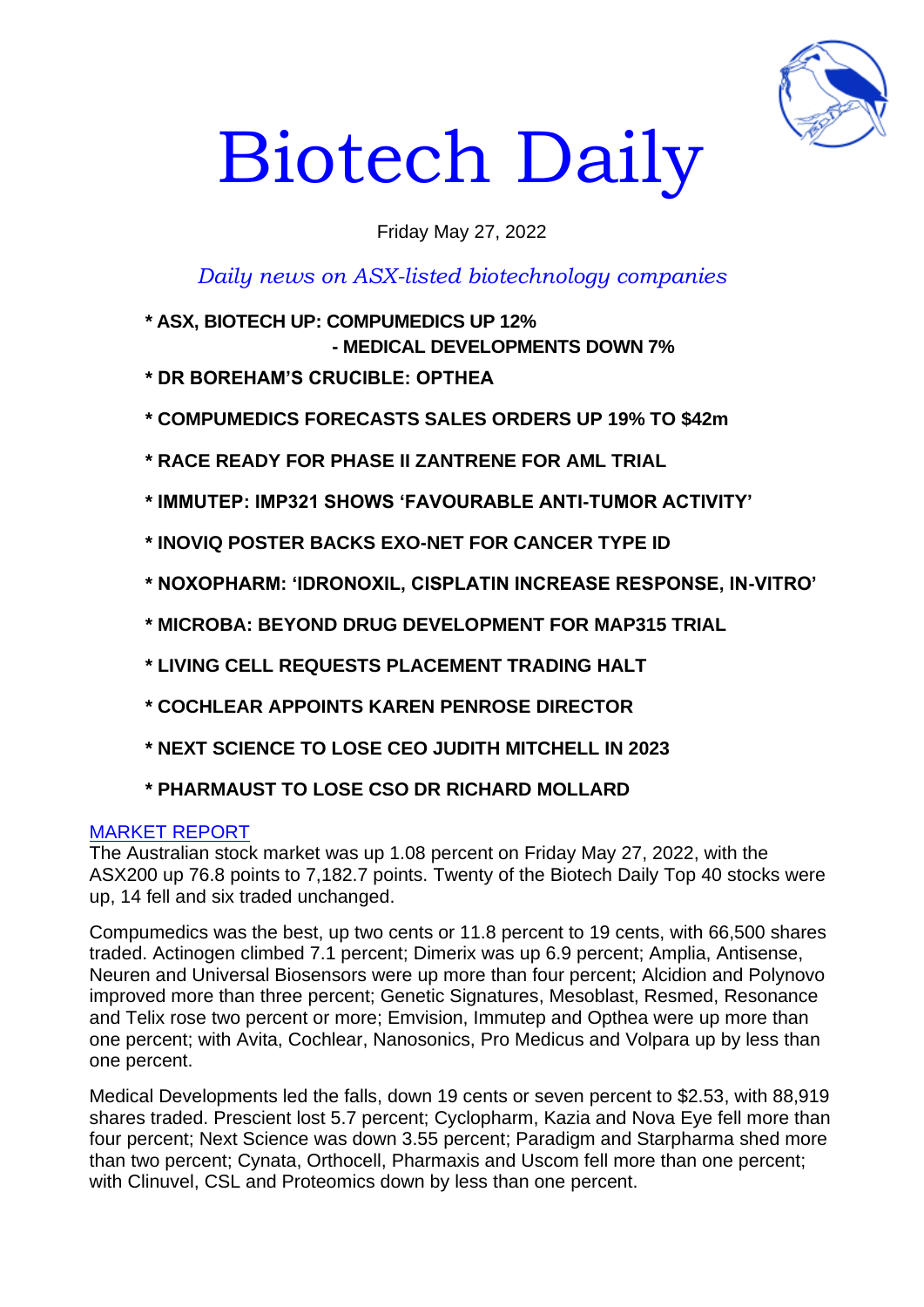# DR BOREHAM'S CRUCIBLE: OPTHEA

## **By TIM BOREHAM**

# **ASX code:** OPT

**Nasdaq code:** OPT (American depositary shares, each equal to eight Australian shares)

**Share price:** \$1.335; **Shares on issue:** 351,939,280; **Market cap:** \$469.8 million

**Chief executive officer:** Dr Megan Baldwin

**Board:** Dr Jeremy Levin (chairman), Dr Baldwin, Michael Sistenich, Lawrence Gozlan, Dan Spiegelman, Dr Julia Haller, Dr Susan Orr, Quinton Oswald

**Financials (half year to December 31, 2021):** revenue \$91,218 (down 54%), loss of \$37.7m (previous deficit \$28.2m), cash \$88.2m (down 43%)

**Identifiable major shareholders:** Regal Funds Management 12.58%, Baker Brothers Life Sciences 8.2%, Jagen Pty Ltd (Liberman family office) 3.3%

The back-of-the-eye disease house is zigging rather than zagging, with its shares lifting more than 30 percent over the last month while the rest of the biotech sector has sagged like a failed sponge.

Do investors have special visionary powers? There's no apparent reason behind the share surge, with first results from the company's phase III registration trial not due to mid-2024.

One likely reason is that Opthea chief Dr Megan Baldwin has been making up for lost Covid lockdown time and has been hitting the (virtual) conference circuit hard.

This month, it was Citi's and HC Wainwright global life science shindig, as well as Retina World Congress in Florida. In March, Dr Baldwin fronted Oppenheimer's virtual conference and coming up is the Bascom Palmer Eye Institute's Angiogenesis, Exudation and Degeneration 2022 "gath" (which is what the young ones call events these days).

Dr Baldwin notes there's an element of catch-up, in that the shares were hit hard 12 months ago.

"We were trading at a ridiculous valuation for the stage we are at," she says. "So, it's all about letting the market in both the US and Australia know we are in the final stages and getting the word out there."

The final stanza consists of two phase III pivotal trials to assess - or confirm - the efficacy of Opthea's treatment for wet age-related macular degeneration (wet ADM), the biggest cause of blindness for over 60s.

"We are one of the few biotech companies in Australia taking on a phase III asset development," Dr Baldwin says.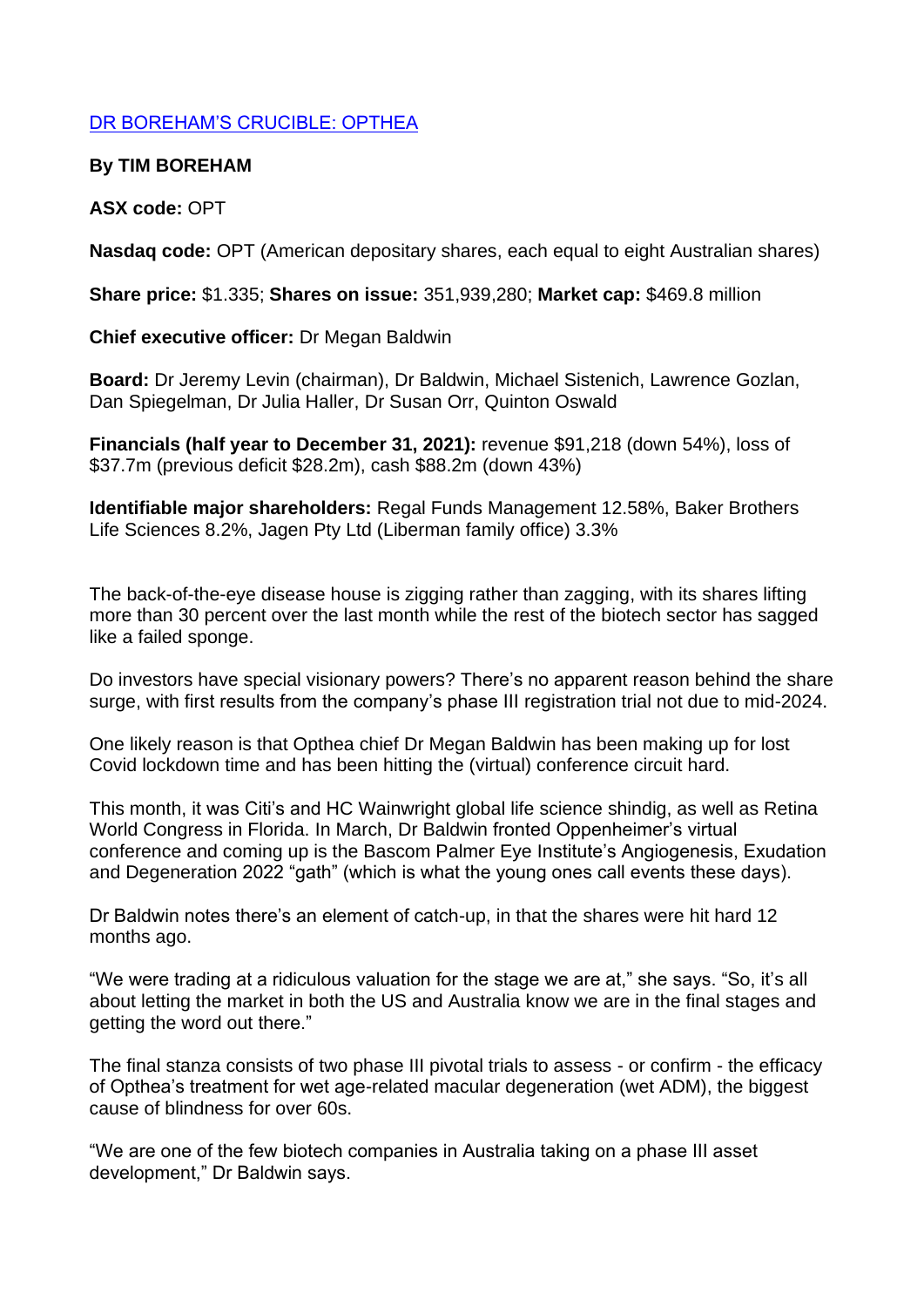## **Opthea's vision statement**

Wet AMD is marked by loss of vision caused by degeneration of the central portion of the retina (the macula).

Blood vessels grow abnormally under the retina, resulting in leakage of fluid and protein from the vessel. The condition can set in quickly, with patients losing their vision in as little as 10 weeks.

A so-called 'trap inhibitor', OPT-302 is a fusion protein that blocks the activity of two proteins, vascular endothelial growth factors C and D (VEGF-C and VEGF-D).

Opthea is developing OPT-302 as a wet AMD combination therapy with the existing drugs Lucentis (ranibizumab) and Eylea (aflibercept), which only block VEGF-A.

About half the market is treated off-label with Avastin, an old cancer drug.

"The existing therapies are no good for 45 percent of patients, because the disease process is more complex than just blocking VEGF-A," Dr Baldwin says. "We are basically targeting a mechanism of resistance to the current standard-of-care treatments, which are blockbuster agents in themselves."

The company is also interested in diabetic macular oedema (DME), but this program has been "paused" after disappointing clinical results (see below).

## **Getting in the rhythm**

Opthea is the renamed iteration of Circadian Technologies - the first ASX-listed biotechnology company.

Founded by biotech doyen Leon Serry, Circadian was "an incubator" for companies including the Victoria state-founded Amrad, (later renamed Zenyth and sold to CSL). Other companies in its portfolio were Metabolic (which became Calzada before morphing into Polynovo), Antisense and Optiscan.

Circadian dabbled in a number of applications including melatonin for jet-lag (hence the name), drugs for Alzheimer's disease and cancer diagnostics before focusing on eye ailments.

Circadian acquired the VEGF portfolio in 2008 and the company changed its name to Opthea in December 2015. Dr Baldwin was anointed CEO in February 2014, having been at Circadian since 2008 in roles including overseeing the OPT-302 program.

In October 2020, the company launched a US offering of American depositary shares, now listed on the Nasdaq Select Global Market.

The company aimed for \$US160 million but ended up raising \$US128 million - which is still nothing to sneeze at ...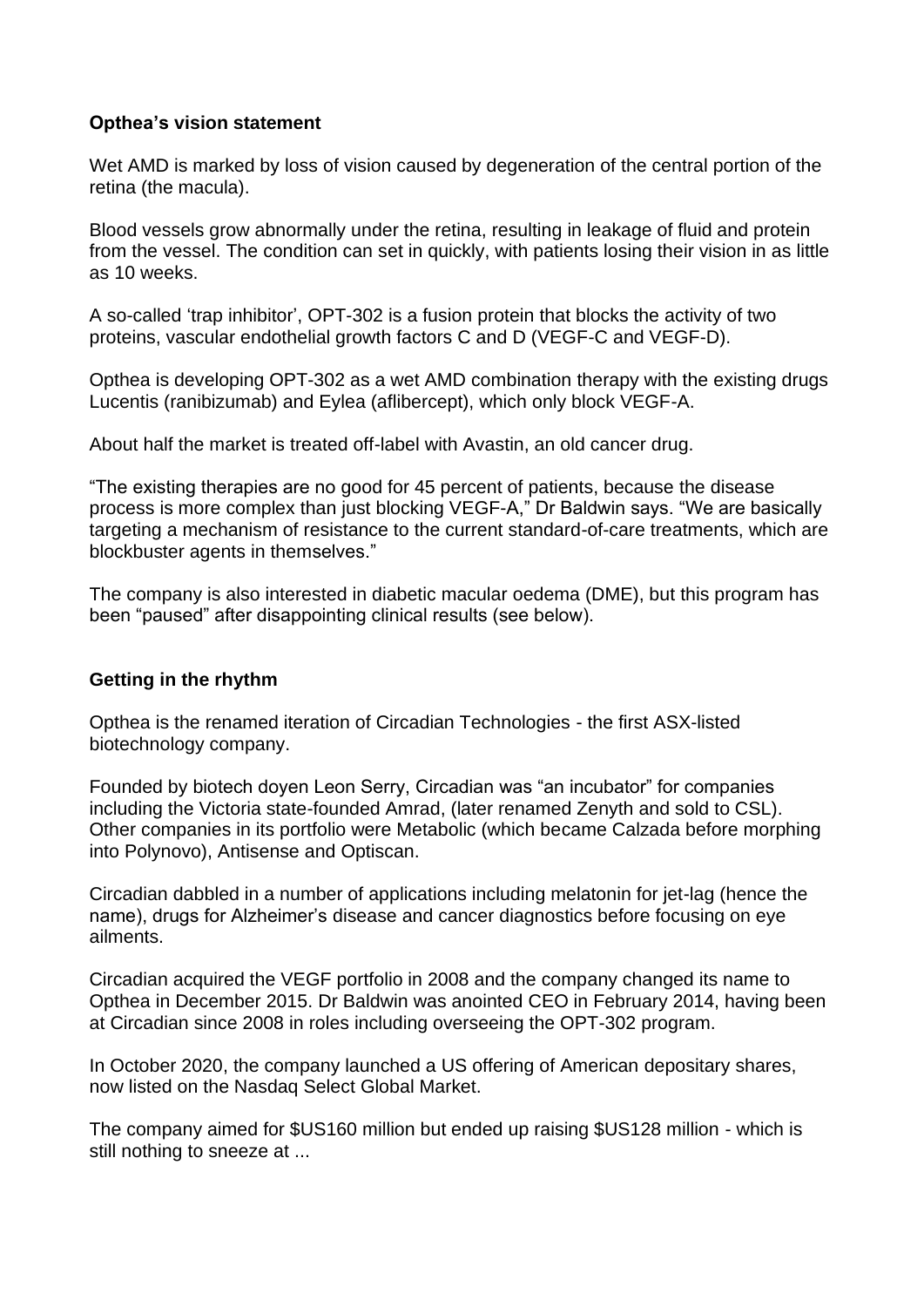## **Clinical trial triumphs and tribulations**

In August 2019, Opthea shares jumped as much as 160 percent after the company released the results of its keenly-awaited phase IIb trial for wet AMD.

The trial enrolled 366 previously untreated patients across 110 sites, testing a combination of Opthea's OPT-302 with the standard of care therapy, ranibizumab (Lucentis). The results showed this combined treatment produced "statistically significant and clinically meaningful" results, with a mean "visual acuity gain" after 24 months.

But the biotech gods are fickle: in June 2020 Opthea shares were birched after the company revealed underwhelming phase IIa data from its 144-patient diabetic macular oedema (DME) trial. Affecting a younger, working age demographic, DME is a blindnessinducing condition that also involves retinal leakage.

Dr Baldwin says the results were unflattering because the patients had been treated with the standard-of-care and were not treatment naïve. This made the visual acuity hurdle harder to surmount.

"It was a noisy data set," she says. "But when we teased out the patients that had a very consistent anti-VGEF-A treatment with Eylea, we saw the clinical benefit."

## **What's next?**

Naturally, the market's attention is now focused on the phase III wet AMD trial, which is open in 25 countries across 200 sites. The company has been recruiting for a year, with patient uptake gaining pace post pandemic.

The two studies, Shore and Coast, are in combination with ranibizumab and aflibercept, respectively. This is to obtain broader approval for use with any type of VEGF inhibitor. Each trial aims to enrol 990 patients and are sham controlled, triple masked, randomized and all the other things one would expect from a properly constructed clinical program.

While the target patient population is similar, Opthea is boosting its odds of success by not recruiting a non-responsive subset of patients with a lesion called RAP. RAPpers accounted for about 10 percent of phase IIb patients.

The analysis will also be "enriched" by first assessing the 80 percent patients that fared best in the previous trial. Eventually, though, the whole patient population will be analyzed.

"We are very comfortable with how we have designed it and how we plan to analyze it," Dr Baldwin says.

# **Pretty Chronic for Vision**

While Opthea is not into RAP, it's quite happy to enrol patients with a wet AMD variant called polypoidal choroidal vasculopathy (PCV), by which fluid leaks and bleeds from abnormal blood vessels.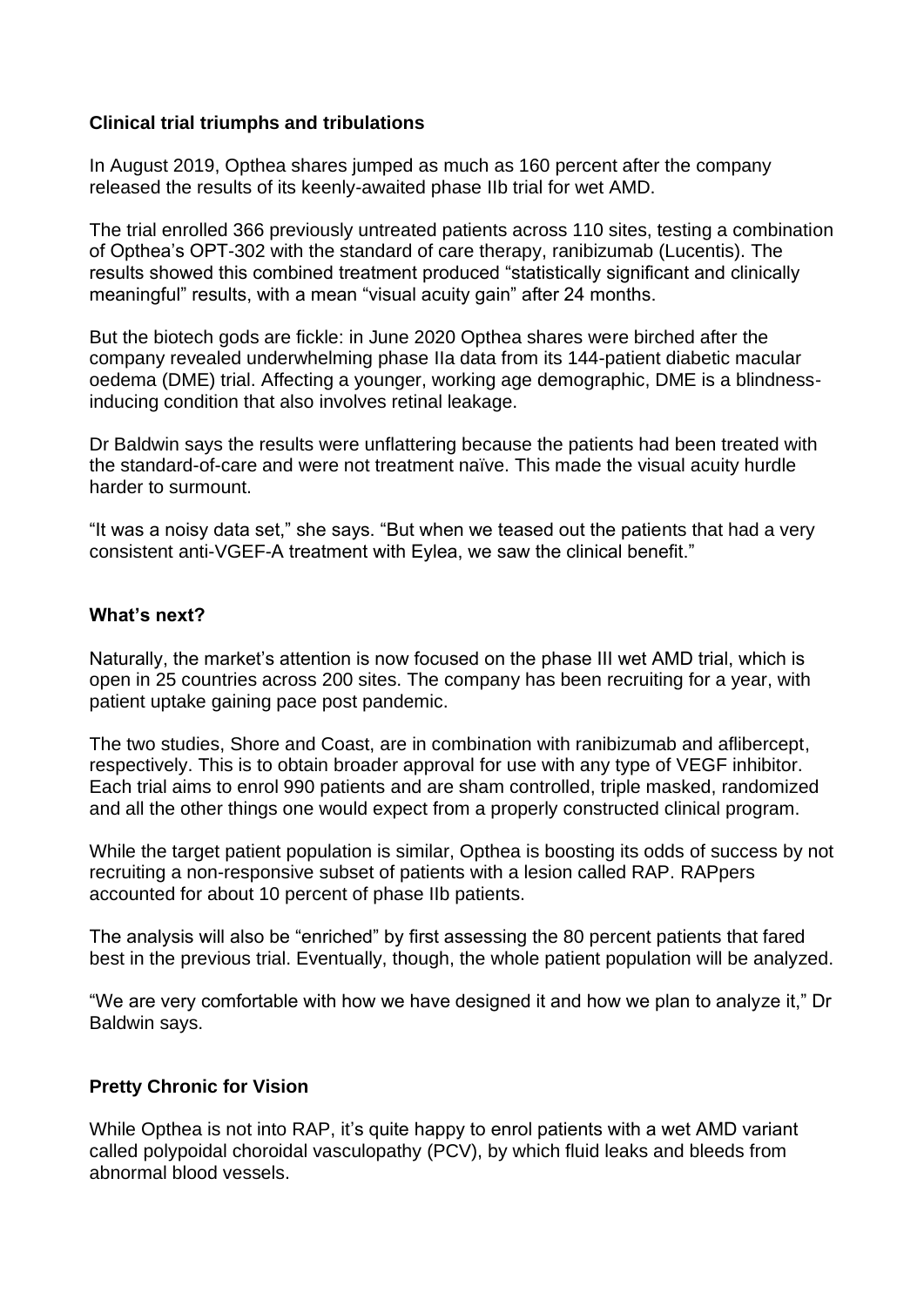"It means vessels that are … in the back of the eye grow as polyps," Dr Baldwin says. It is especially prevalent in Asian populations and is said to be the most common form of Wet AMD, globally.

In the phase IIb trial,18 percent of the 366 treatment-naïve patients had PCV.

After six months, the standard-of-care cohort had a seven-letter improvement on the eye chart, but those treated with OPT-302 had twice the improvement (a further 6.7 letters).

Dr Baldwin says the phase III effort should include a similar proportion of PCV patients, or perhaps more, given that more Asian centres are participating. She says the company possibly could launch a supplemental PCV-specific study, probably in collaboration with Asian experts.

## **Finances and performance**

In the current climate for biotechs, cash is king, so it's heartening that at the end of March Opthea had \$88 million crisp ones in the bank.

The not-so-good news is that the company chewed through \$37.7 million in the December 2021 half, with \$31.8 million devoted to research and development.

"Retinal studies are not cheap," Dr Baldwin says. "We have no need to raise capital but we will keep monitoring as we move along."

In February, the company entered an at-the-market equity program, by which the company can sell up to \$US75 million of its ordinary shares in the form of its American depositary shares.

The opportunistic arrangement means Opthea can sell shares in dribs and drabs at prices offered by participating buyers - but it doesn't have to. The amounts raised are likely to be much less than \$US75 million.

Over the last 12 months, Opthea shares have traded as low as 81 cents (March 3 this year) and as high as \$1.67 (June 17 last year). Historically, they peaked at \$3.45 in September 2019 and troughed to 20 cents in June 2015.

## **Biosimilar but different**

Some investors have been concerned about the emergence of biosimilars, which are cheaper copies of existing therapies.

"There's confusion in the market but we do not compete with biosimilars, they help our price point," Dr Baldwin says.

"Biosimilars reduce the overall pricing pressure for insurers, which helps us. A cheaper version of [existing] therapies means we have a better opportunity of pricing our therapy at a higher value as we can, which is important for a novel and differentiated product."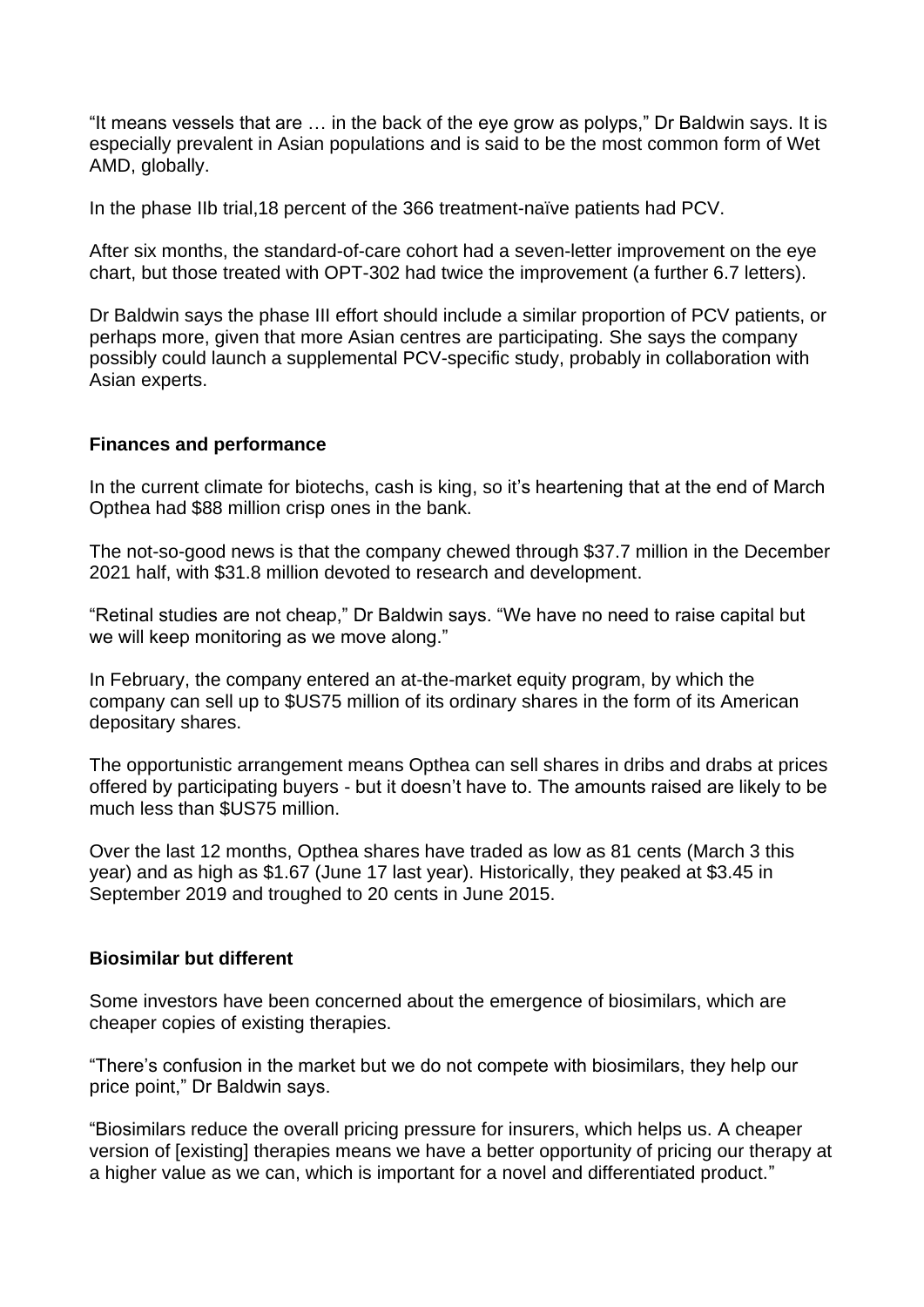Opthea is even open to the possibility of acquiring a biosimilar company and coformulating OPT-302 in the same vial.

That way, the standard of care and OPT-302 can be delivered in the one injection.

# **A Kodiak moment worth forgetting**

In February the Nasdaq-listed Kodiak Lifesciences announced that its phase IIb/III trial of its own AMD combination drug candidate, KSI-301, had failed to prove the key intended benefit of requiring less frequent injections into the eye.

As broker Wilsons comments, Kodiak was aiming for a long duration dosing schedule, by which patients would need to be injected only every three to five months.

Inaptly titled Dazzle, the trial was "unable to show non-inferiority to 8-weekly aflibercept (Eylea)" on the eye chart.

In effect, patients needed more doses than expected and Kodiak shares plunged 80 percent on the news.

The results suggest that a new wet AMD treatment needs to show efficacy rather than durability alone.

## **Dr Boreham's diagnosis:**

Love 'em to bits and all that, but local investors are known for being a tad impatient.

While the 2024 clinical results timeline seems many a sleeps away, it's not that long in drug development terms.

Broker Wilsons cites a \$US1.5 billion "peak sales opportunity" for the use of OPT-302 as a combination wet AMD treatment.

The company notes that Lucentis and Eylea have revenues in excess of \$US12 billion a year and that's growing over time with the ageing populace.

"Opthea is the only company with a clinical program that has shown efficacy over and above the existing blockbuster agents," Dr Baldwin says.

"We are on the verge of blockbuster potential, but it takes time to get there. Our strategy is to keep our eye on the prize of an approvable blockbuster therapy that will improve people's lives."

*Disclosure: Dr Boreham is not a qualified medical practitioner and does not possess a doctorate of any sort. But he likes to think of himself as a man of vision – if he can find his damn glasses that is.*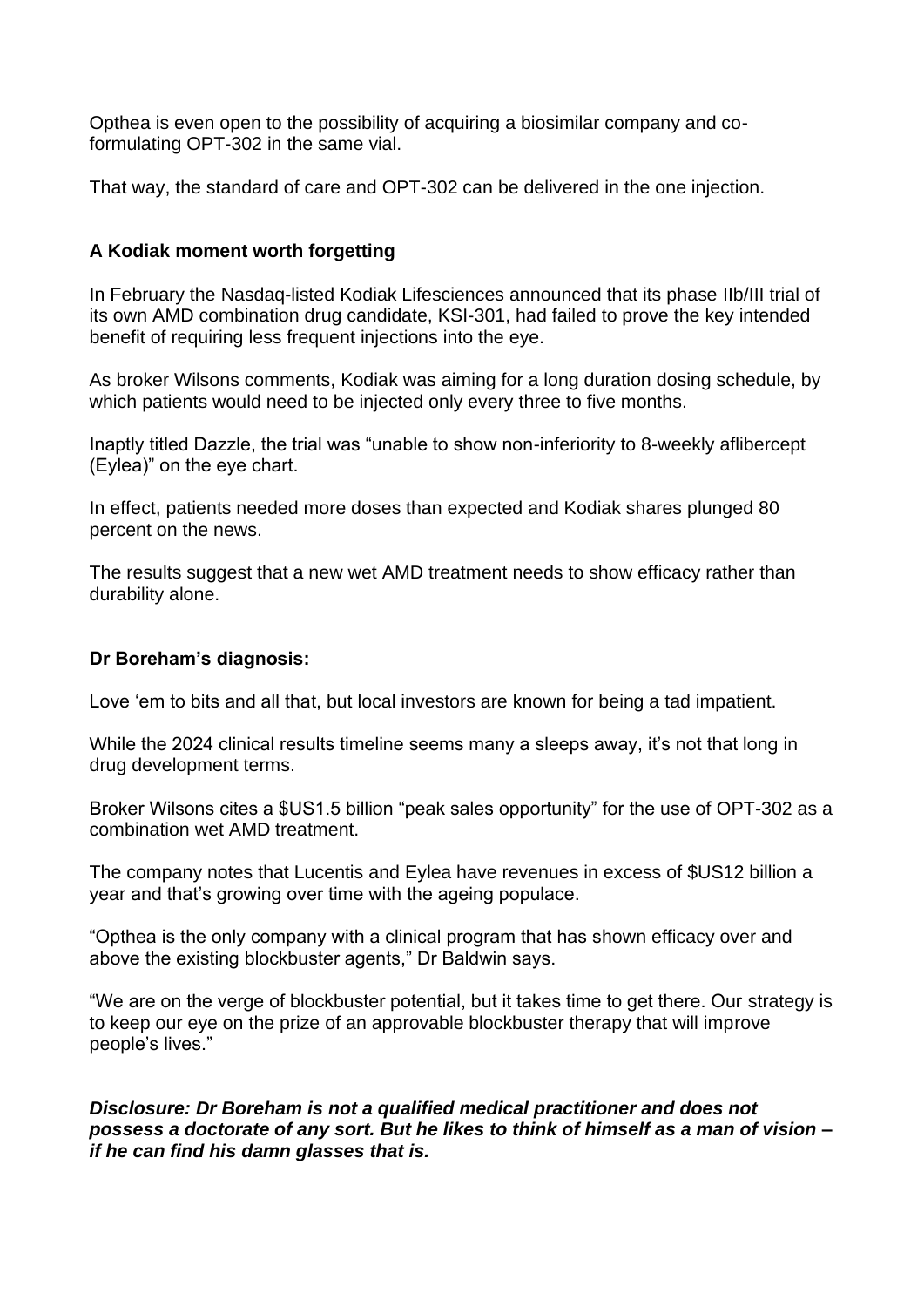#### **COMPUMEDICS**

Compumedics says revenue for the year to June 30, 2022 is forecast to remain about \$35 million, with sales orders up "at least" 19 percent to \$42 million.

Compumedics said the difference between revenue and sales was due to "global supply issues, chip shortages/delays and other pandemic related factors" that not all new sales orders received over the year to June 30, 2022 could be shipped and booked as revenue. The company said it was working to resolve supply issues to return to "more normal shipping timelines" over the next year.

Compumedics was up two cents or 11.8 percent to 19 cents.

## RACE ONCOLOGY

Race says it will begin the 17-patient, phase II part of its phase Ib/II trial of Zantrene in combination with fludarabine and clofarabine for acute myeloid leukaemia.

Race said it completed the six-patient, phase Ib dose-escalation part, in "heavily pretreated" acute myeloid leukaemia patients, and the phase II efficacy stage would use a 4 day schedule of the same Zantrene combination therapy.

The company said the first stage met its endpoint of establishing a recommended dose by identifying the treatment dose level that achieved two or fewer dose-limiting toxicities among the six consecutively treated patients.

Race said efficacy results were "very encouraging", with one patient showing a complete response based on morphology, two patients having a partial response, two showing no response, and one patient not assessable due to death from infection.

The company said the three patients who showed a response were bridged to an allogeneic stem cell transplant, which it said was "an important positive outcome in [acute myeloid leukaemia] treatment as it offers the patient the potential of long-term remission". Race chief medical officer Dr David Fuller said the positive results "in such a heavily pretreated relapsed or refractory acute myeloid leukaemia population is encouraging, especially with three of the patients being subsequently bridged to transplant". Race was up half a cent or 0.3 percent to \$1.74.

## **IMMUTEP**

Immutep says data from its Tacti-002 phase II trial of IMP321 with pembrolizumab shows "favorable anti-tumor activity in first line non-small cell lung cancer".

Last year, Immutep said it had dosed the last of 185 patients in the part A expansion of its phase II Tacti-002 combination study of IMP321, or eftilagimod alpha, with pembrolizumab (Keytruda) for cancers (BD: Nov 19, 2021).

Today, the company said an abstract, titled 'A Phase II study (TACTI-002) in 1st line metastatic non-small cell lung carcinoma investigating eftilagimod alpha (soluble LAG-3 protein) and pembrolizumab: updated results from a PD-L1 unselected population' would appear at the American Society of Clinical Oncology's meeting in Chicago on June 3, 2022, was available at: https://bit.ly/3a19SHI and it would present updated data from all 114 patients in an oral presentation on the same day.

The company said data from Tacti-002, for which the cut-off was January 2022, showed an improved overall response rate in 28 of 75 patients (37.3%), compared to 36.1 percent in its corresponding abstract at the Society's 2021 meeting, with an improved disease control rate in 55 of 75 patients (73.3%) compared to 66.7 percent last year.

Immutep said the IMP321 and pembrolizumab combination was safe and well tolerated. Immutep was up half a cent or 1.3 percent to 39.5 cents.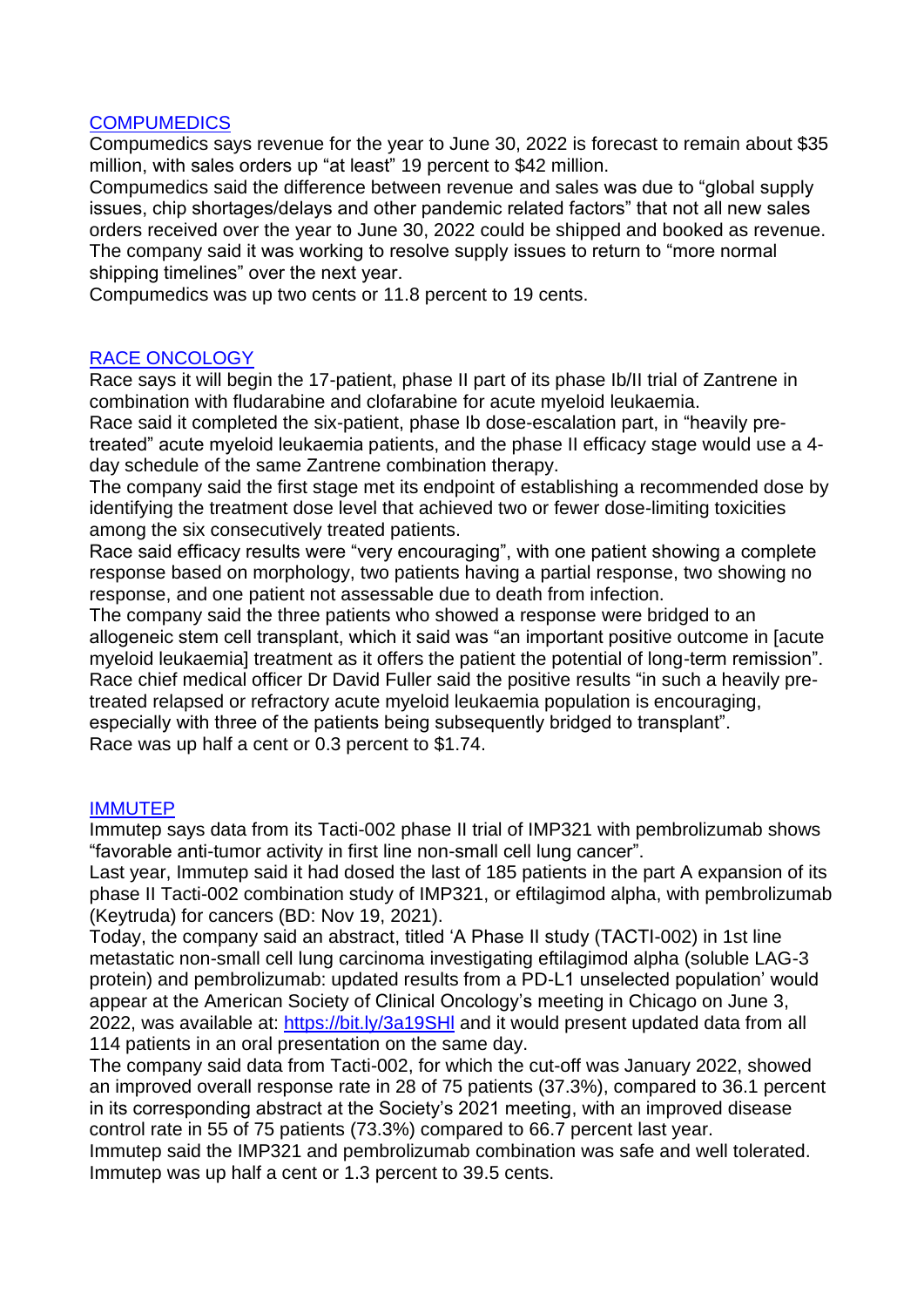## INOVIQ

Inoviq says with the University of Sydney it has presented data supporting its Exo-Net technology as a potential cancer cell type classification method.

Inoviq said the study was titled: 'Differential detection of cancer-derived extracellular vesicles using combined antibody functionalized magnetic beads and infrared spectroscopy', was presented at the International Society for Extracellular Vesicles in Lyon, France, May 25 to 29, 2022.

The company said the presentation concluded that its Exo-Net was "a simple and rapid method for preparing enriched subpopulations of [exosomes] … for spectroscopic analysis.

The poster concluded that extracted exosome samples could be used to determine the relative changes in exosome biomolecular contents from different cancer cell types. The poster concluded that "distinct clustering of spectra by sample type occurred, indicating that the different sub-populations of cell-derived exosomes could be differentiated using this vibrational spectroscopic method".

Inoviq said the study supported its hypothesis that vibrational spectroscopy could differentiate not only cancer cell type, but phenotype, both of which it said were key determinants to accuracy of disease classification and triage for treatment. Inoviq fell half a cent or 0.9 percent to 53 cents.

#### NOXOPHARM

Noxopharm says that idronoxil, the active ingredient in its Veyonda, with cisplatin, encouraged immune-modulation of tumors when compared to control, in-vitro. Noxopharm said the combination of idronoxil and cisplatin for cell lines of nasopharyngeal tumors was carried out at the University of Hong Kong, and had been accepted for the American Society of Clinical Oncology's meeting in Chicago, June 3 to June 7, 2022. The company said the combination therapy changed the tumor environment, allowing the infiltration of 67 percent more immune cells into the tumor than observed in the control. Noxopharm said the combination treatment was found to be more effective against nasopharyngeal carcinoma cells than cisplatin alone.

Noxopharm was up one cent or 4.35 percent to 24 cents.

## MICROBA LIFE SCIENCES

Microba says it has appointed Brisbane's Beyond Drug Development as the contract research organization for its phase I trial of MAP315, for ulcerative colitis. Microba said ulcerative colitis was the most prevalent form of inflammatory bowel disease. The company said that Melbourne's Nucleus Network was the preferred clinical trial site, with the Basel, Switzerland-based Bacthera to provide clinical doses of MAP315 for the randomized, double-blind, placebo-controlled study to evaluate the safety, tolerability and pharmacokinetics of MAP315 in healthy adults, expected to begin in late 2022. Microba was up 1.5 cents or 6.1 percent to 26 cents.

## LIVING CELL TECHNOLOGIES

Living Cell has requested a trading halt pending an announcement "in connection with an equity raising to be undertaken by way of an institutional placement". Trading will resume on May 31, 2022, or on an earlier announcement. Living Cell last traded at 0.5 cents.